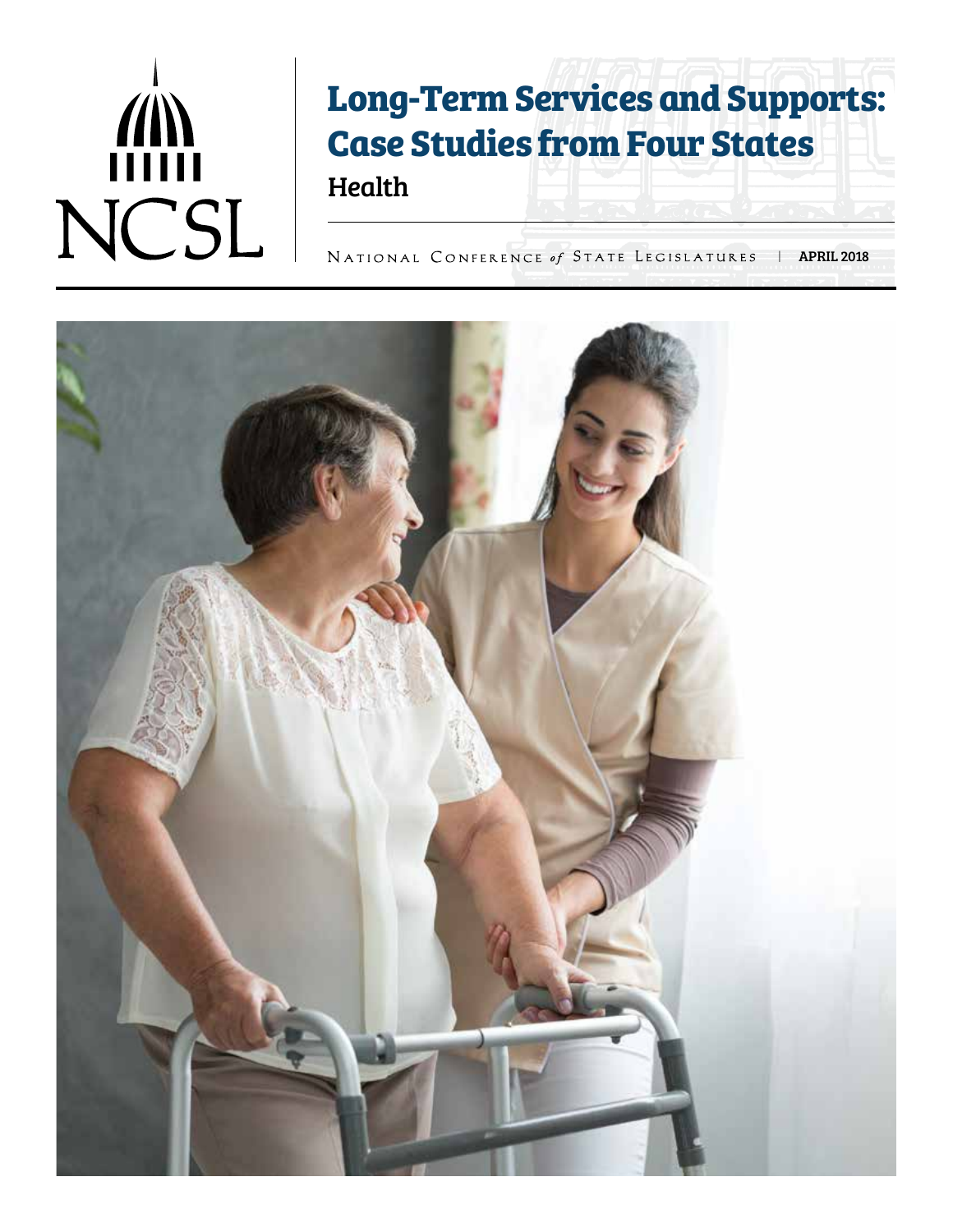#### **Long-Term Services and Supports: Case Studies from Four States**

**BY SAMANTHA SCOTTI**

The National Conference of State Legislatures is the bipartisan organization dedicated to serving the lawmakers and staffs of the nation's 50 states, its commonwealths and territories.

NCSL provides research, technical assistance and opportunities for policymakers to exchange ideas on the most pressing state issues, and is an effective and respected advocate for the interests of the states in the American federal system. Its objectives are:

- Improve the quality and effectiveness of state legislatures
- Promote policy innovation and communication among state legislatures
- Ensure state legislatures a strong, cohesive voice in the federal system

The conference operates from offices in Denver, Colorado and Washington, D.C.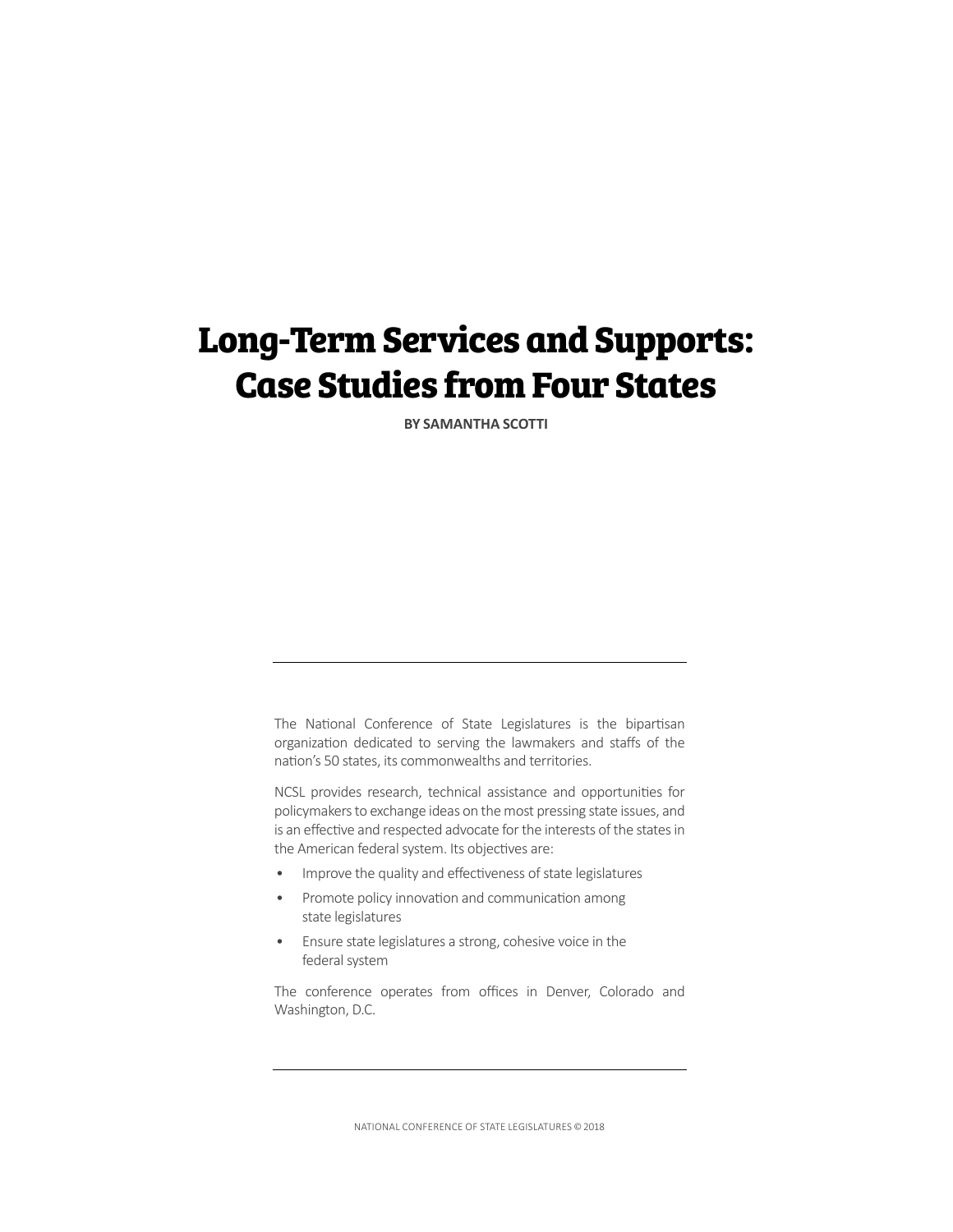## **Background**

Every day, 10,000 Americans turn 65 years old<sup>1</sup> and estimates suggest that roughly half of this group will need some form of long-term services and supports (LTSS) during their lifetime.<sup>2</sup> Longer lifespans, particularly for aging baby boomers, contribute to an extraordinary demand for LTSS for older adults and people with disabilities or chronic illness. This is also an issue for younger generations, including millennials and Generation X, both as today's caregivers and tomorrow's care receivers.

Long-term services and supports include a broad range of day-to-day assistance needed by people with chronic health conditions and challenges with daily living activities—for example, dressing, bathing, housework, money management and transportation. Services are provided in the home or in institutional settings such as nursing homes, supportive housing or assisted living facilities. People who require LTSS represent a diverse group, including those older than 65 and younger adults with different types of physical, cognitive and mental disabilities, as well as children who are medically fragile.

Demand for these services is projected to grow in the coming years—as are the associated costs, which are often paid for by public dollars. Medicaid, the largest single payer of long-term services and supports across age groups, accounts for about half of all LTSS spending.<sup>3</sup> Studies suggest that home- and community-based services (HCBS) are cost-effective compared to institutional care.<sup>4</sup> To qualify for Medicaid HCBS, individuals must meet a state's criteria for an institutional level of care. Medicaid spending on HCBS outpaced spending on institutional long-term care for the first time in 2013 and continues to increase. In fact, 55 percent of Medicaid spending on LTSS was for home- and community-based services in 2015.<sup>5</sup>

In addition, unpaid caregivers, such as family or friends, provide a significant amount of care, often filling in the care gaps. In 2013, approximately 40 million Americans provided care to adults with varying levels of needs, translating to a value of an estimated \$470 billion in unpaid LTSS.<sup>6</sup>

#### **Long-term Services and Supports by Payer, 2013**

*Source: Medicaid and Long-Term Services and Supports: A Primer, Kaiser Family Foundation, Dec. 2015.*



This report discusses the experiences of four states as they aim to improve systems of long-term care.

## **Picking Up the Pace of Change**

With changing demographics and rising costs, states are looking to control costs while improving long-term services and supports for older adults, people with disabilities and family caregivers.

The [LTSS State Scorecard](http://www.longtermscorecard.org/~/media/Microsite/Files/2017/2017%20Scorecard/1_Detailed%20Findings%20by%20Dimension.pdf)—a tool created by [AARP Public Poli](http://www.aarp.org/ppi/blic Policy Institute)[cy Institute](http://www.aarp.org/ppi/blic Policy Institute), [The Commonwealth Fund](http://www.commonwealthfund.org/) and [The SCAN Founda](http://www.thescanfoundation.org/)[tion](http://www.thescanfoundation.org/)—aims to "pick up the pace" of improving long-term services and supports by providing comparable state data to benchmark performance, measure progress and identify areas for improvement. The scorecard reports on five dimensions identified as key factors measuring high-performing LTSS systems: 1) affordability and access, 2) choice of setting and provider, 3) quality of life and quality of care, 4) support for family caregivers, and 5) effective transitions. The chart on page 2 indicates how all 50 states were organized across the five dimensions.

#### **Pacesetter Prize**

The SCAN Foundation created the [Pacesetter](http://www.thescanfoundation.org/pacesetter-prize)  [Prize](http://www.thescanfoundation.org/pacesetter-prize) in 2017 to identify states making significant progress in improving LTSS. Using data from the scorecard, four states were recognized across these dimensions:

- Affordability and access: Vermont
- Choice of setting and provider: Wisconsin
- Support for family caregivers: Minnesota
- Effective transitions between care settings and providers: New York

This prize recognizes states that are actively building a high-quality infrastructure for older adults, people with disabilities and family caregivers, and helps states learn best practices from each other.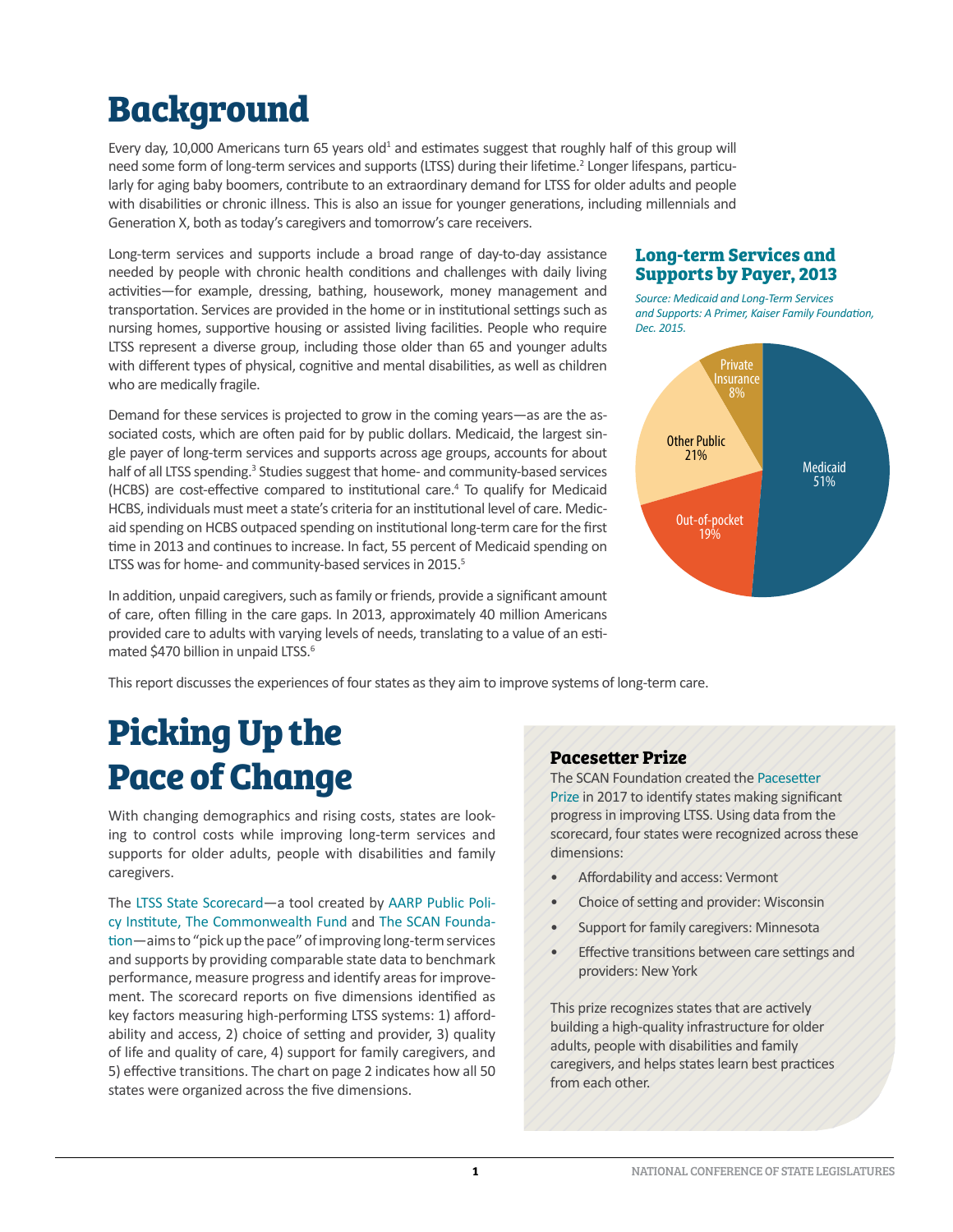

#### **2017 State Scorecard Summary of Long-term Services and Supports System Performance Across Dimensions**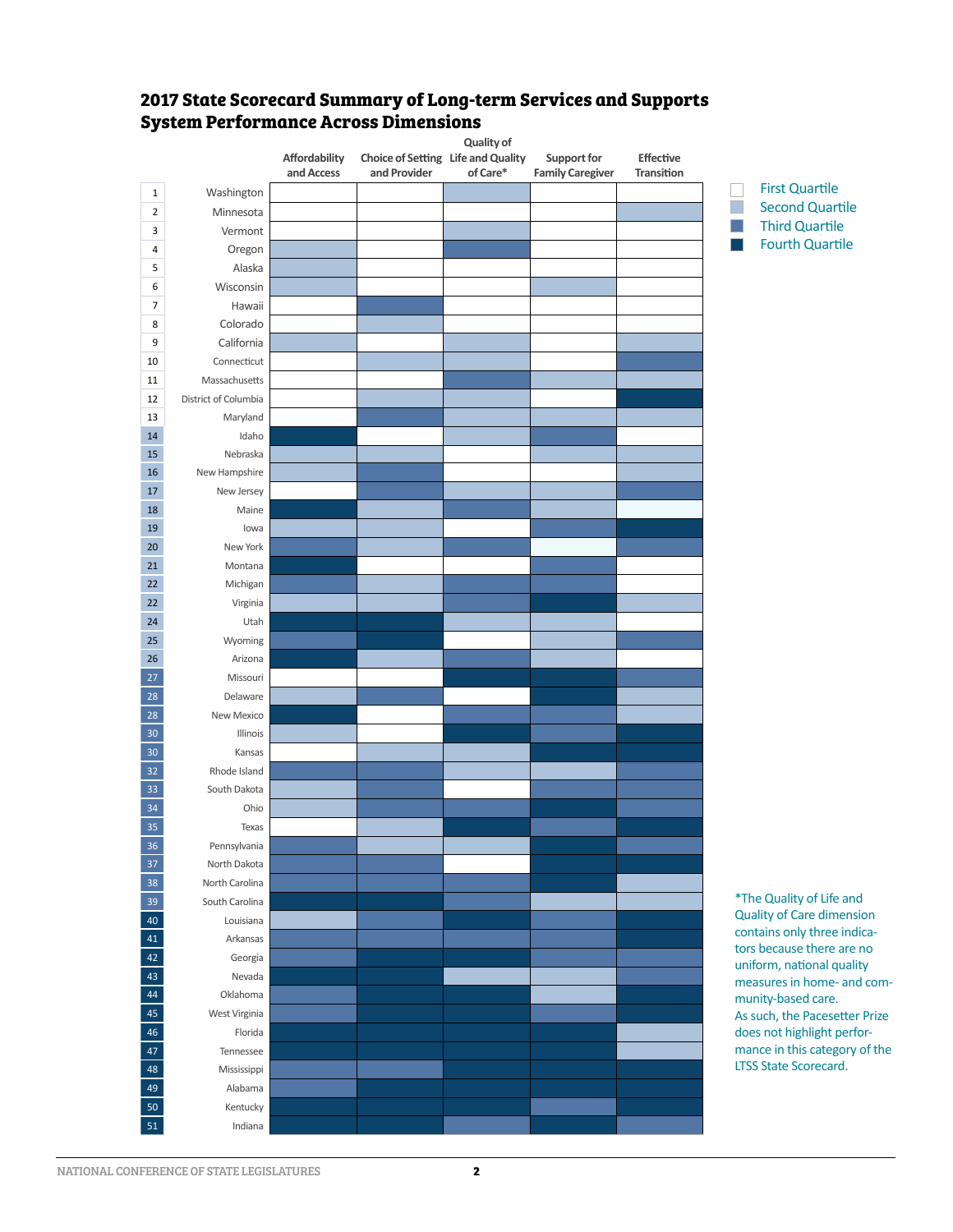

## [Affordability and Access:](http://www.thescanfoundation.org/sites/default/files/pacesetter_prize_vermont_one-pager_final.pdf) **Vermont**

The scorecard dimension of Affordability and Access measures three key concepts: how affordable services are for people with moderate and higher incomes; the effectiveness of the safety net for people with low incomes; and the ease with which consumers can find needed support.

The costs of long-term services and supports vary based on where one lives, the level and type of care needed, and other factors. In 2017, the median annual costs for long-term care varied from \$18,200 for adult day health care to \$97,455 for private-room nursing home care. The cost for the same level of care varies considerably among states. For example, the annual cost for a semi-private nursing home room ranges from \$53,655 in Oklahoma to \$132,907 in New York.<sup>7</sup>

The high cost of LTSS exceeds what most people can afford. And while many will need such support at some point, a relatively small number of Americans have purchased long-term care insurance, often due to the cost of such plans.<sup>8</sup> Out of 86 million people older than 55, approximately 7 million Americans are covered by these insurance policies.<sup>9</sup> Public payers fund the majority of LTSS costs, though Medicare covers primarily medical care—not most of the personal care needed. Medicaid covers LTSS, but only once an individual's income and assets are low enough to meet the state's eligibility criteria (which often means people have spent down their savings before they can qualify).

The SCAN Foundation awarded the Pacesetter Prize for Af-

fordability and Access to Vermont, which increased its rank from No. 19 in 2011 to No. 3 in 2017 for exhibiting significant improvement in these areas.

Vermont delivers long-term services and supports through its Choices for Care program, administered by the Department of Disabilities, Aging and Independent Living under the authority of an 1115 Medicaid demonstration waiver. [The Choices for](http://asd.vermont.gov/services/choices-for-care-program) [Care](http://asd.vermont.gov/services/choices-for-care-program) program provides LTSS in a variety of settings (e.g., home, family member's home, nursing facility) to Medicaid-eligible older adults and younger adults with physical disabilities who need the level of care provided in nursing homes. Given the cost-effectiveness of home- and community-based services, Vermont sought to rebalance institutional-based services with HCBS to a 50-50 ratio and recently surpassed that goal. The state has decreased the number of higher-need Medicaid enrollees in nursing facilities, with 46 percent living in nursing homes in 2017, down 1 percent from 2015.<sup>10</sup> Vermont's Department of Disabilities, Aging and Independent Living chose to reinvest savings to expand access to home and adult day services for people with more moderate needs who are not eligible for nursing home care.<sup>11</sup>

Vermont's improvements in delivering LTSS, including its cost savings, are accompanied by an increase in access to services. Since 2011, no waiting list for home- and community-based services exists for people with high needs who qualify for a nursing-home level of care.<sup>12</sup>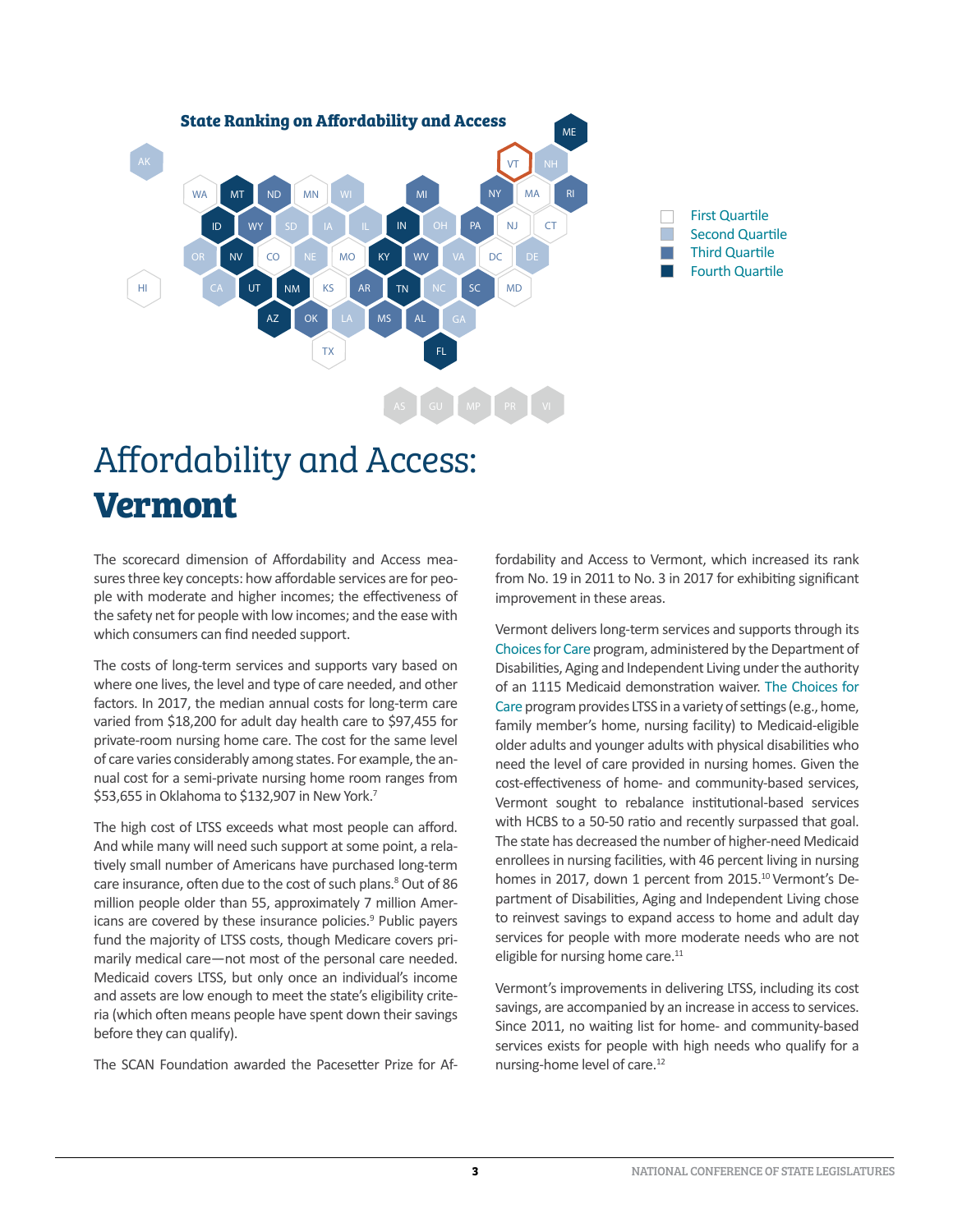

## [Choice of Setting and Provider](http://www.thescanfoundation.org/sites/default/files/pacesetter_prize_wisconsin_one-pager_final.pdf): **Wisconsin**

The scorecard dimension, Choice of Setting and Provider, measures how a state's person-centered approach allows for consumer choice and control, with attention to delivering homeand community-based services under Medicaid programs.

Older adults and people with disabilities who use long-term services and supports often prefer to receive care in their communities. Since passage of the Americans with Disabilities Act in 1990, people with disabilities have lived increasingly more integrated lives in their communities. Historically, states relied primarily on institutions and nursing homes to try to meet the needs of people with intellectual and developmental disabilities. Federal laws, court actions and consumer advocacy prompted states to support more people living in the community, a more cost-effective option. The cost of funding one person in a nursing home can support three people using home- and community-based services.<sup>13</sup> Driven by cost savings and consumer choice, recent trends show states rebalancing the proportion of HCBS in relation to institutional care. State Medicaid programs help support this trend by offering self-directed care as an LTSS option.

The SCAN Foundation awarded the Pacesetter Prize for Choice of Setting and Provider to Wisconsin. The state supports consumer choice through several innovative programs, including the [Family Care](https://www.dhs.wisconsin.gov/familycare/index.htm) and [IRIS](https://www.dhs.wisconsin.gov/iris/index.htm) (Include, Respect, I Self-Direct) programs.14 These Medicaid waiver programs provide eligible individuals with HCBS in an effort to avoid using costly institutions.

The Family Care program delivers long-term services and supports through managed care, which provides a capitated payment model (a per-patient monthly payment rather than a set fee for each health service). This aims to control costs while improving the quality of services. The managed care organizations that deliver this benefit work with Wisconsin's Aging and Disability Resource Centers to ensure that enrollees have a team to coordinate the various services they may need. Eligible individuals may choose between the Family Care Program or IRIS, a self-directed model that allows them the flexibility to use their predetermined LTSS budget to select the services they need.15 Wisconsin is in the final stages of expanding the Family Care and IRIS programs statewide, which, once fully implemented, will eliminate all remaining waiting lists for HCBS. Both programs allow those with LTSS needs to self-direct their care and live more independently.

Wisconsin also strives to support individuals currently in institutions who would like to live in community settings. Its [Connections to Community Living,](https://www.dhs.wisconsin.gov/ccl/index.htm) within the Department of Health Services, has several initiatives to support this goal, including using federal Medicaid dollars to hire community living specialists. These specialists connect nursing homes that have high numbers of Medicaid-funded residents with resources to relocate to community living.<sup>16</sup> Similarly, the Connections to Community Living initiative began working with nursing homes to implement a referral system. The nursing homes must assess their residents and refer those interested to a designated local agency to discuss relocating into the community.<sup>17</sup>

Recognizing the importance of affordable housing to support community living for people with LTSS needs, the department also works with the Wisconsin Housing and Economic Development Authority to expand the use of the low-income housing tax credit.<sup>18</sup>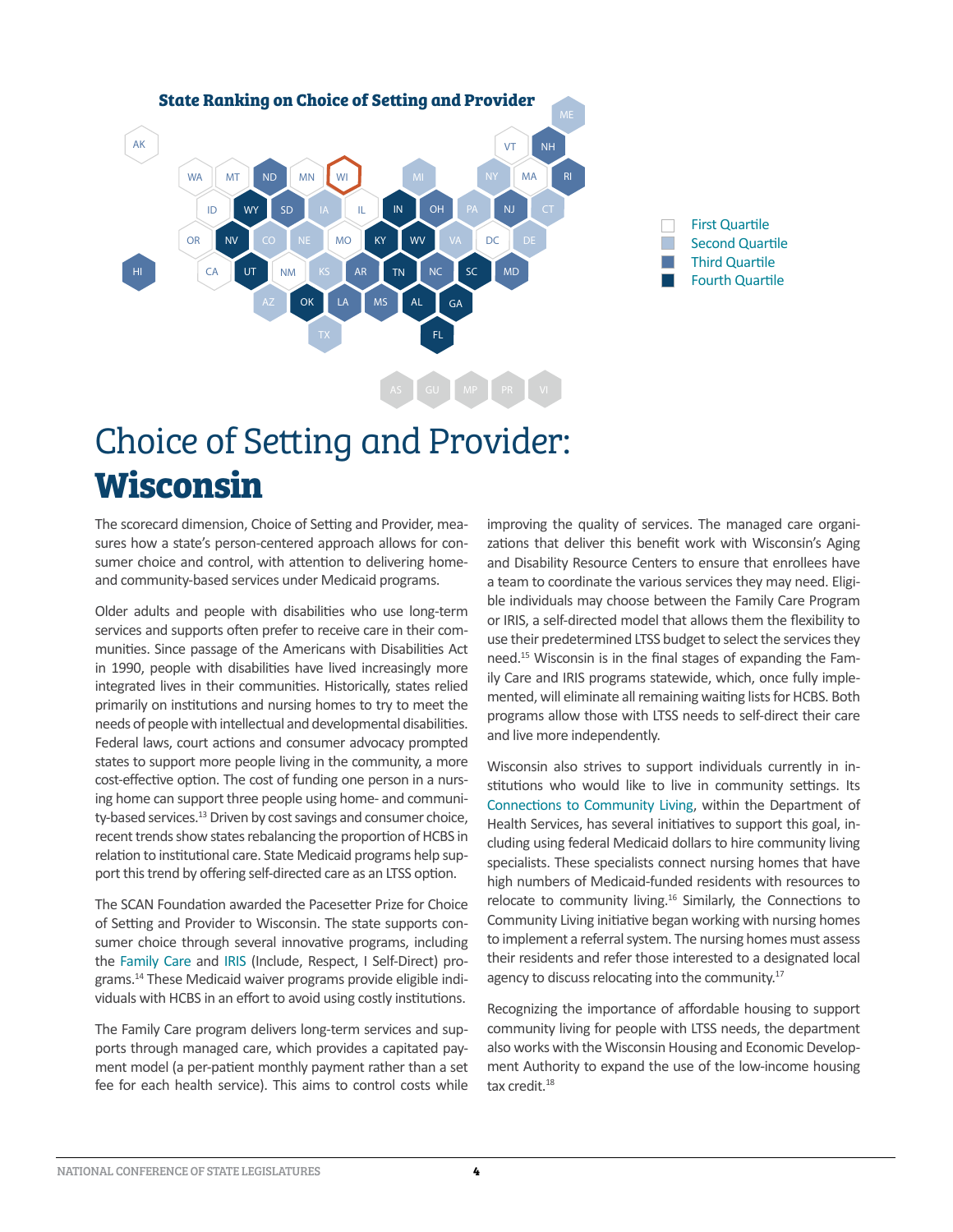

## [Support for Family Caregivers](https://www.thescanfoundation.org/sites/default/files/pacesetter_prize_minnesota_one-pager_final.pdf): **Minnesota**

The scorecard dimension of Support for Family Caregivers looks at various policies that aim to ease the financial, physical and emotional burden placed on unpaid family members. They support family or friends who are aging or have disabilities, assisting with daily tasks such as eating, bathing, dressing or other common tasks. These caregivers are often a relative, partner or child of the person who needs care. Nationally, about 40 million caregivers provided unpaid care to adults with long-term care needs at an estimated value of \$470 billion, roughly six times Medicaid HCBS costs.<sup>19</sup> Six in 10 caregivers are employed, with a median household income of \$54,700.<sup>20</sup> A majority report the need to make workplace accommodations to fulfill caregiving responsibilities. Caregivers for individuals with more complex care needs must often dedicate more hours to care and are less likely to be employed.

The SCAN Foundation awarded the Pacesetter Prize for Support for Family Caregivers to Minnesota, recognizing recent progress on various policies supporting family caregivers. The Minnesota Board on Aging administers state and federal funds and works with the state area agencies on aging to coordinate services to older adults and their caregivers.<sup>21</sup> The board's [Senior LinkAge](http://www.mnaging.org/advisor/SLL.htm) [Line](http://www.mnaging.org/advisor/SLL.htm) has proven a valuable tool for caregivers in addition to older adults, connecting caregivers to services such as personalized assessments, dementia-capable coaching, respite care support and consultations.<sup>22</sup> This is particularly important as more than eight out of 10 caregivers reported that they could use additional information or help on caregiving topics.<sup>23</sup>

Minnesota's [Working Caregiver Initiative](http://www.mnaging.org/Advisor/EmployersCaregivers.aspx) targets the large portion of caregivers who strive to balance full- or part-time work with their caregiving duties. This initiative provides employers with resources to support their employees' caregiving needs, such as workplace flexibility and step-by-step tips on how to create a plan to address a worker's caregiving needs.<sup>24</sup>

The Minnesota Legislature turned its attention to working family caregivers by passing [Senate Bill 840](https://www.revisor.mn.gov/bills/text.php?number=SF840&session_year=2013&session_number=0&version=latest) in 2013. This law expands the situations in which employees can use their personal sick leave to include caring for an adult child, spouse, sibling, parent, mother-in-law, father-in-law, grandchild, grandparent or stepparent.<sup>25</sup>

Similarly, in 2015 Minnesota passed [Senate Bill 107](https://www.revisor.mn.gov/bills/bill.php?f=SF107&b=senate&y=2015&ssn=0), modeled after AARP's Caregiver Advise, Record, and Enable (CARE) Act, designed to support family caregivers. Just less than half of family caregivers perform some sort of medical or nursing tasks for care recipients with multiple chronic physical and cognitive conditions,<sup>26</sup> such as wound care or medication management. AARP has encouraged states to adopt its "CARE Act" model bill, which aims to provide caregivers with information and support them in taking on certain tasks, in particular helping care recipients transition from hospital to home. The model legislation requires hospitals to:

- Provide the care recipient with the opportunity to designate a family caregiver.
- Inform the caregiver when the care recipient is to be discharged to another facility or back home.
- Consult with the caregiver on the medical tasks he or she will need to perform at home.<sup>27</sup>

As of 2017, at least 35 states have enacted some form of the CARE Act's provisions.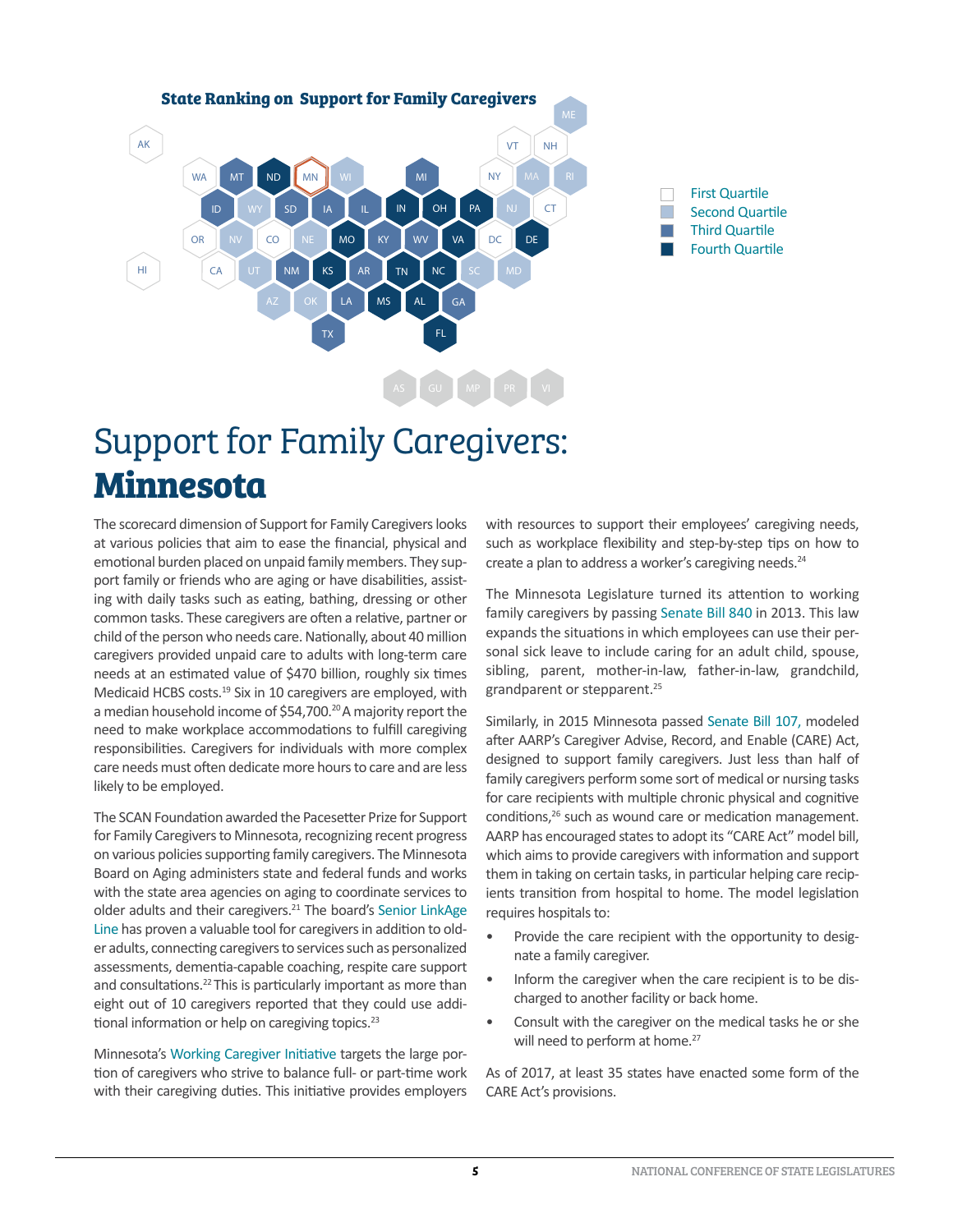

## [Effective Transitions:](http://www.thescanfoundation.org/sites/default/files/pacesetter_prizes_new_york_one-pager_final.pdf) **New York**

The scorecard dimension, Effective Transitions, examines state policies to improve care transitions between settings and providers, support community living, and reduce long nursing home stays and unnecessary hospitalizations.

Effective transitions between care settings—for example, from hospital or nursing home to home, and between health care providers—remain an important component for improving long-term care systems. As people needing long-term services and supports frequently have chronic health conditions or functional limitations due to age or disability, they are likely to transition between care settings to access the health care and social services they need. Coordinating transitions between various programs, settings and service providers helps reduce costs and improve the quality of care. Eliminating unnecessary transitions, such as hospital admissions or readmissions, helps to reduce costs and increase quality of life for individuals and their families. Furthermore, policies to facilitate smooth transitions when an individual is ready to transition back to his or her home can reduce readmission and create a more efficient LTSS system.<sup>28</sup>

The SCAN Foundation awarded the Pacesetter Prize for Effective Transitions to New York for showing the most improvement in this dimension, rising in rank from No. 45 in 2015 to No. 32 in 2017.<sup>29</sup> New York incorporated several supportive housing strategies into its Medicaid program to try to meet the needs of people who use LTSS. The state's efforts include investing in statewide and local programs that subsidize support services, rent and capital construction projects. Since 2012, such programs have served more than 11,000 Medicaid beneficiaries with high levels of need, creating a 26 percent reduction in emergency department visits, a 29 percent increase in care coordination after finding housing, and a 15 percent reduction in

overall Medicaid health expenditures (an average decrease of \$6,130 per person).<sup>30</sup> Such programs include:

- [Pathways to Independence](https://syracuseny.salvationarmy.org/SyracuseNY/pathways) coordinates housing and LTSS for older adults and people with disabilities transitioning from nursing facilities to home. The Department of Health administers the program with the Salvation Army as one of two organizations that pilot the program.<sup>31</sup>
- [Homeless Senior and Disabled Placement Pilot Proj](https://otda.ny.gov/programs/housing/spu.asp)[ect](https://otda.ny.gov/programs/housing/spu.asp) provides rental subsidies for Medicaid-eligible older adults and people with disabilities who live in New York City homeless shelters, if they are eligible for home health or nursing home-level care.<sup>32</sup> By providing services to these high-risk individuals, this program aims to reduce unnecessary hospitalizations or use of emergency rooms.

New York offers a centralized resource for consumers, [NY](https://aging.ny.gov/NYSOFA/Programs/CaregiverSvcs/NYConnects.cfm)  [Connects: Choices for Long-Term Care](https://aging.ny.gov/NYSOFA/Programs/CaregiverSvcs/NYConnects.cfm), that provides information about health services, social services (e.g., housing, transportation, nutrition, HCBS, legal services, caregiver support), and insurance and benefit information. Currently, 53 local NY Connects programs aim to provide consumers with a comprehensive package of services to minimize the need to transition between settings or providers.<sup>33</sup>

Additionally, New York lawmakers passed A[ssembly Bill A10707](https://www.nysenate.gov/legislation/bills/2015/A10707) in 2015, creating a new provider category for advanced home health aide workers. This legislation established qualifications, training and competency requirements. Upon completing the required training, the advanced home health aides can perform certain tasks, such as administering medication or providing wound care. By expanding the duties of such providers, the state aims to fill gaps in care, allowing more individuals to remain in their homes and communities.<sup>34</sup>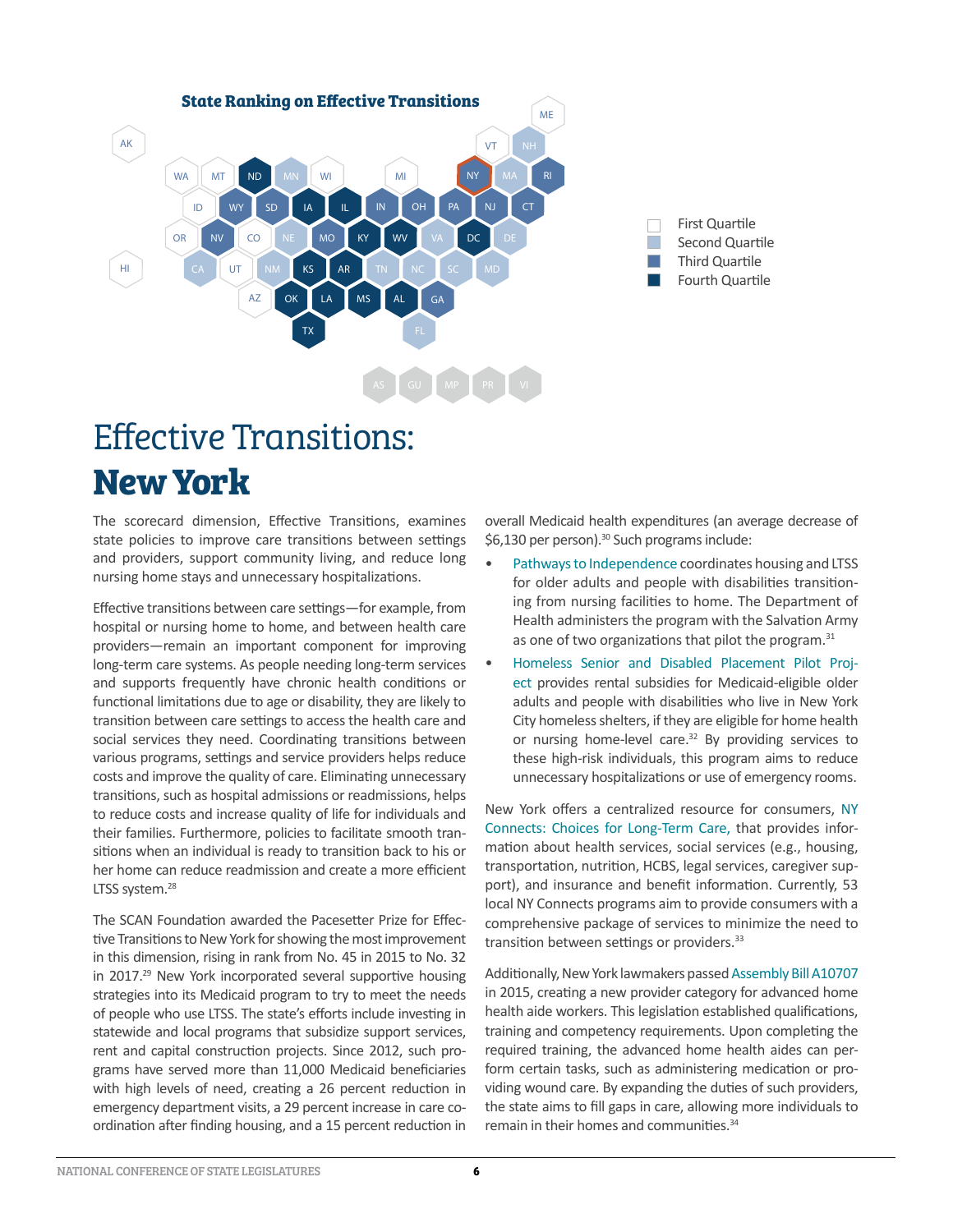

#### **Conclusion**

State legislatures play an instrumental role in determining policies and funding programs that affect the day-to-day lives and well-being of older Americans, people with disabilities and their family caregivers. As demand for these services grows, legislators face tough decisions to balance their already strained budgets. As states seek innovative ways to improve the quality and efficiency of care and reduce costs, it is important to look toward and learn from the lessons learned and best practices of other states.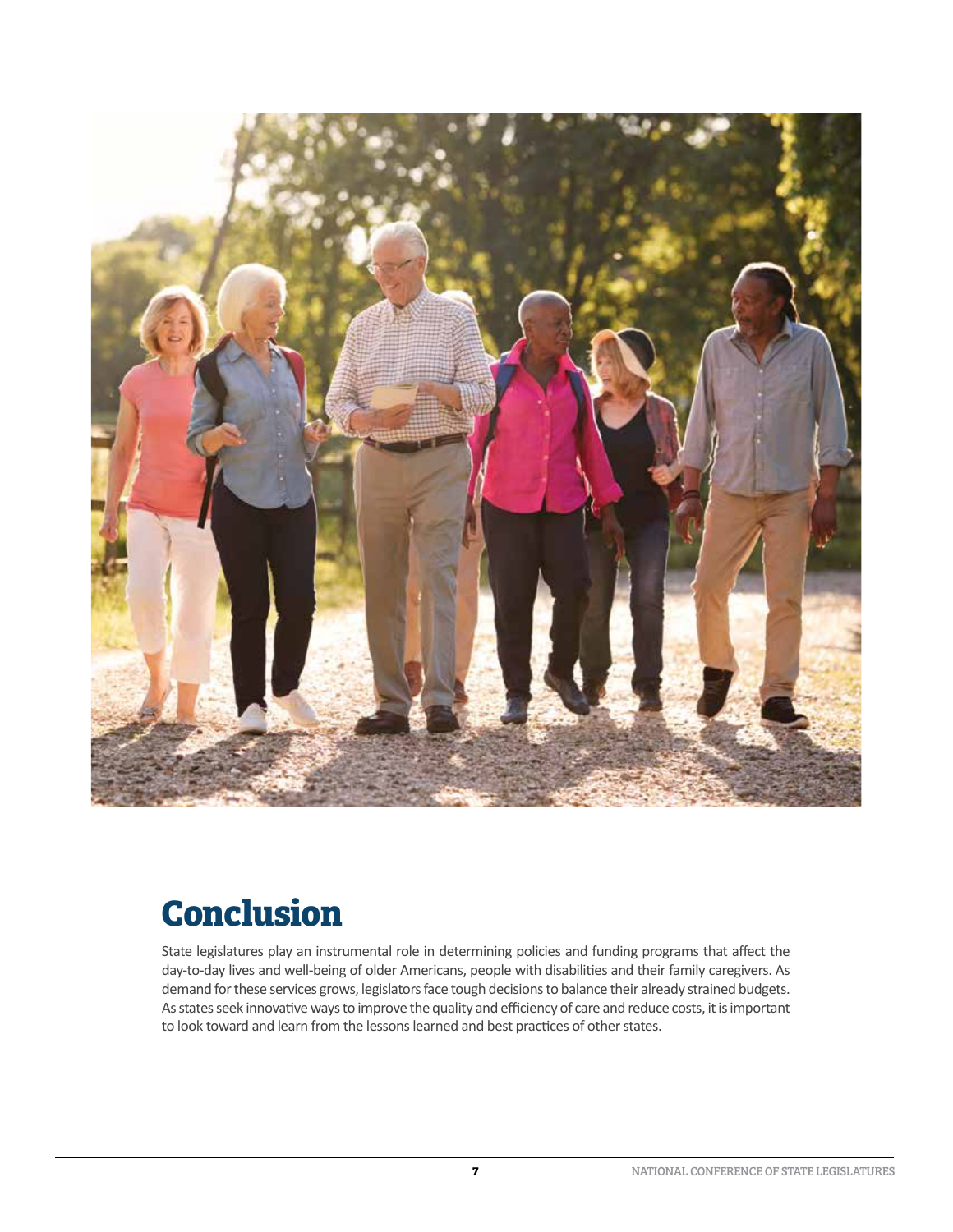#### **Notes**

- 1. Pew Research Center, "Baby Boomers Retire," *FACT TANK* (Dec. 29, 2010), [http://www.pewresearch.org/fact](http://www.pewresearch.org/fact-tank/2010/12/29/baby-boomers-retire/)[tank/2010/12/29/baby-boomers-retire/](http://www.pewresearch.org/fact-tank/2010/12/29/baby-boomers-retire/).
- 2. Melissa Favreault and Judith Dey, *Long-Term Services and Supports for Older Americans* (Washington, D.C.: U.S. Department of Health and Human Services, Office of the Assistant Secretary for Planning and Evaluation, revised February 2016), [https://aspe.hhs.gov/basic-report/long-term-services-and-supports-older-americans-risks-and](https://aspe.hhs.gov/basic-report/long-term-services-and-supports-older-americans-risks-and-financing-research-brief)[financing-research-brief.](https://aspe.hhs.gov/basic-report/long-term-services-and-supports-older-americans-risks-and-financing-research-brief)
- 3. Erica L. Reaves and MaryBeth Musumeci, *Medicaid and Long-Term Services and Supports: A Primer* (Washington, D.C.: Kaiser Family Foundation, Dec. 15, 2015), [https://www.kff.org/medicaid/report/medicaid-and-long-term](https://www.kff.org/medicaid/report/medicaid-and-long-term-services-and-supports-a-primer/)[services-and-supports-a-primer/.](https://www.kff.org/medicaid/report/medicaid-and-long-term-services-and-supports-a-primer/)
- 4. Wendy Fox-Grage and Jenna Walls, "State Studies Find Home and Community-Based Services to Be Cost Effective" (Washington, D.C.: AARP Public Policy Institute, March 2013), [http://www.aarp.org/health/medicare-insurance/](http://www.aarp.org/health/medicare-insurance/info-03-2013/state-studies-find-hcbs-to-be-cost-effective-AARP-ppi-ltc.html) [info-03-2013/state-studies-find-hcbs-to-be-cost-effective-AARP-ppi-ltc.html](http://www.aarp.org/health/medicare-insurance/info-03-2013/state-studies-find-hcbs-to-be-cost-effective-AARP-ppi-ltc.html).
- 5. Steve Eiken et al., *Medicaid Expenditures for Long-TermServices and Supports (LTSS) in FY 2015* (Washington, D.C.: Truven Health Analytics, April 14, 2017), [https://www.medicaid.gov/medicaid/ltss/downloads/reports-and-eval](https://www.medicaid.gov/medicaid/ltss/downloads/reports-and-evaluations/ltssexpendituresffy2015final.pdf)[uations/ltssexpendituresffy2015final.pdf](https://www.medicaid.gov/medicaid/ltss/downloads/reports-and-evaluations/ltssexpendituresffy2015final.pdf)
- 6. Susan C. Reinhard, Wendy Fox-Grage, and Lynn Friss Feinberg, Family Caregivers and Managed Long-Term Services and Supports (Washington, D.C.: AARP Public Policy Institute, November 2016), [http://www.aarp.org/con](http://www.aarp.org/content/dam/aarp/ppi/2016-08/AARP1080_FSandMLTSS_REPORT_WEB.pdf)[tent/dam/aarp/ppi/2016-08/AARP1080\\_FSandMLTSS\\_REPORT\\_WEB.pdf](http://www.aarp.org/content/dam/aarp/ppi/2016-08/AARP1080_FSandMLTSS_REPORT_WEB.pdf).
- 7. Carescout, "Compare Long Term Care Costs Across the United States," (Waltham, MA: Genworth, June, 2017), [https://www.genworth.com/about-us/industry-expertise/cost-of-care.html.](https://www.genworth.com/about-us/industry-expertise/cost-of-care.html)
- 8. Reaves, *Medicaid and Long-Term Services and Supports: A Primer*.
- 9. Vincent L. Bodnar," State of the Long-term Care Insurance Industry" (presentation at the National Association of Insurance Commissioners' Insurance Summit, May 18, 2016), [http://www.naic.org/documents/cipr\\_events\\_is\\_](http://www.naic.org/documents/cipr_events_is_ltc_presentation.pdf?1481229229491) [ltc\\_presentation.pdf?1481229229491](http://www.naic.org/documents/cipr_events_is_ltc_presentation.pdf?1481229229491).
- 10. Vermont Department of Disabilities, Aging and Independent Living, *Governor's SFY Budget Testimony* (Waterbury, Vt.: Vermont Agency of Human Services, February 2017), [http://info.healthconnect.vermont.gov/sites/hc](http://info.healthconnect.vermont.gov/sites/hcexchange/files/Advisory_Board/dail-budget-testimony-fy2018.pdf)[exchange/files/Advisory\\_Board/dail-budget-testimony-fy2018.pdf.](http://info.healthconnect.vermont.gov/sites/hcexchange/files/Advisory_Board/dail-budget-testimony-fy2018.pdf)
- 11. Madeline Hughes, "State honored for access, affordability for aging residents," *Waterbury Record* (Vt.), Sept. 28, 2017, [http://www.stowetoday.com/waterbury\\_record/news/local\\_news/state-honored-for-access-affordabili](http://www.stowetoday.com/waterbury_record/news/local_news/state-honored-for-access-affordability-for-aging-residents/article_714faf7c-a458-11e7-a6d0-9b2e6e8ada0d.html)[ty-for-aging-residents/article\\_714faf7c-a458-11e7-a6d0-9b2e6e8ada0d.html.](http://www.stowetoday.com/waterbury_record/news/local_news/state-honored-for-access-affordability-for-aging-residents/article_714faf7c-a458-11e7-a6d0-9b2e6e8ada0d.html)
- 12. The SCAN Foundation, "Vermont Wins the Pacesetter Prize for Affordability and Access" (Long Beach, Calif.: The SCAN Foundation, 2017), [http://www.thescanfoundation.org/vermont-wins-pacesetter-prize-affordabili](http://www.thescanfoundation.org/vermont-wins-pacesetter-prize-affordability-and-access)[ty-and-access.](http://www.thescanfoundation.org/vermont-wins-pacesetter-prize-affordability-and-access)
- 13. Susan Reinhard et al., *Picking Up the Pace of Change: Long-Term Services and Supports State Scorecard* (Washington, D.C.: AARP Public Policy Institute, 2017), [http://www.longtermscorecard.org/~/media/Microsite/Files/2017/](http://www.longtermscorecard.org/~/media/Microsite/Files/2017/Web%20Version%20LongTerm%20Services%20and%20Supports%20State%20Scorecard%202017.pdf) [Web%20Version%20LongTerm%20Services%20and%20Supports%20State%20Scorecard%202017.pdf.](http://www.longtermscorecard.org/~/media/Microsite/Files/2017/Web%20Version%20LongTerm%20Services%20and%20Supports%20State%20Scorecard%202017.pdf)
- 14. The SCAN Foundation, "Wisconsin Awarded Pacesetter Prize for Improving Long-Term Services and Supports" (Long Beach, Calif.: The SCAN Foundation, 2017), [http://www.thescanfoundation.org/sites/default/files/paceset](http://www.thescanfoundation.org/sites/default/files/pacesetter_prize_wisconsin_one-pager_final.pdf)ter prize wisconsin one-pager final.pdf.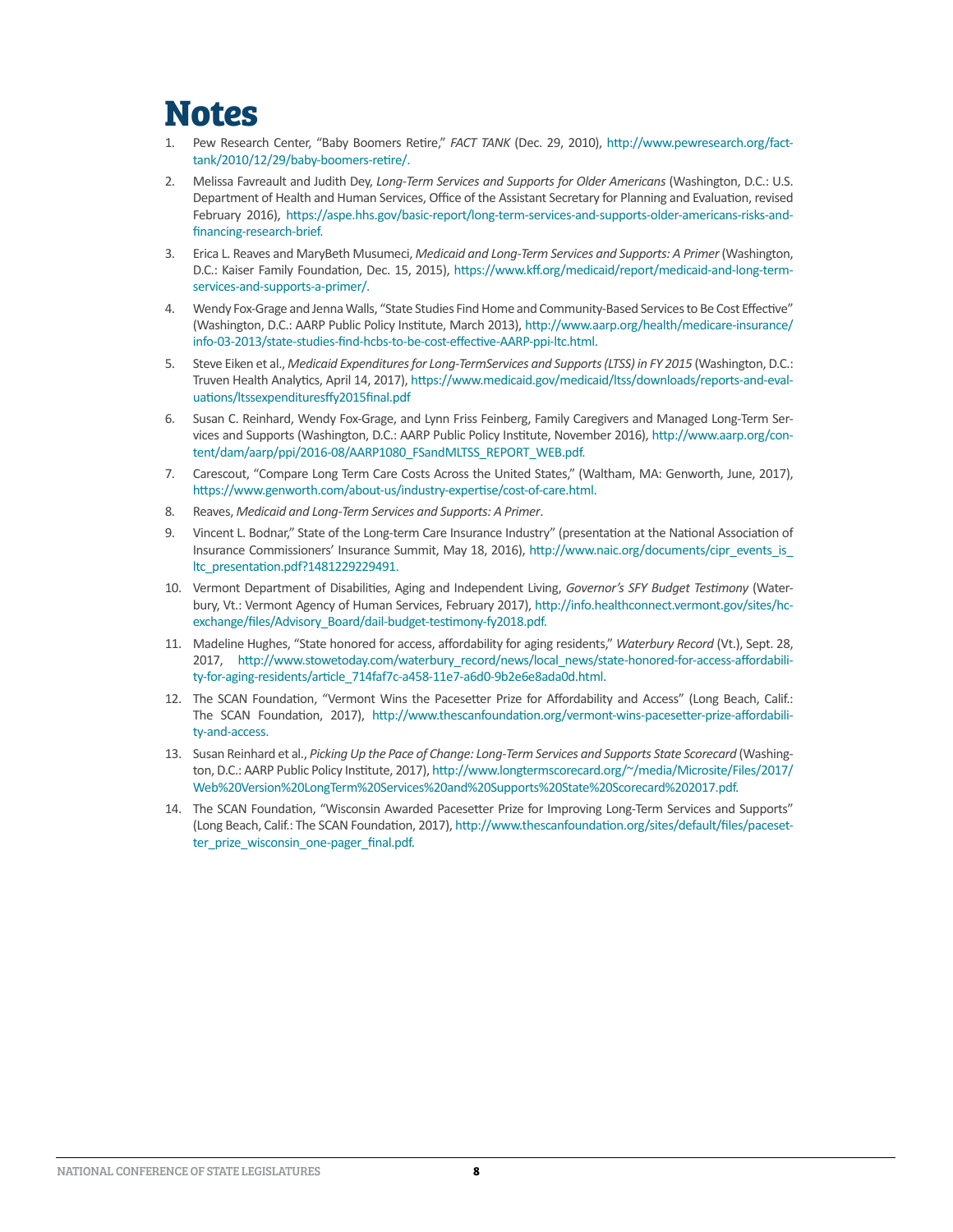- 15. The Wisconsin Long-Term Care Coalition, Fact Sheet: "Keep Our Care at Home" (Madison: Wisconsin LTCC, n.d.), http://www.disabilityrightswi.org/resources/family-care-and-iris-resources/.
- 16. Wisconsin Division of Long-Term Care, Fact Sheet: "Nursing Home Intervention and Diversion" (Madison: Wisconsin Department of Health Services, May 2013),<https://www.dhs.wisconsin.gov/publications/p0/p00467.pdf>.
- 17. Wisconsin Division of Quality Assurance, Memo regarding MDS 3.0 Section Q, "Referral to Local Contact Agency, Referral Process and Automated Submission" (Madison: Department of Health Services, June 26, 2012), [https://](https://www.dhs.wisconsin.gov/file/19530) [www.dhs.wisconsin.gov/file/19530.](https://www.dhs.wisconsin.gov/file/19530)
- 18. The SCAN Foundation, "Wisconsin Awarded Pacesetter Prize for Improving Long-Term Services and Supports."
- 19. Reinhard, *Family Caregivers and Managed Long-Term Services and Supports*.
- 20. [Ibid.](http://www.aarp.org/content/dam/aarp/ppi/2016-08/AARP1080_FSandMLTSS_REPORT_WEB.pdf)
- 21. Minnesota Board on Aging, *State Plan, FFY 2015-2017* (St. Paul: Minnesota Board on Aging, June 20, 2014), [http://](http://www.mnaging.net/Advocate/~/media/FFY_2015-2017_State_Plan_final.ashx) [www.mnaging.net/Advocate/~/media/FFY\\_2015-2017\\_State\\_Plan\\_final.ashx.](http://www.mnaging.net/Advocate/~/media/FFY_2015-2017_State_Plan_final.ashx)
- 22. The SCAN Foundation, "Minnesota Awarded Pacesetter Prize for Improving Long-Term Services and Supports" (Long Beach, Calif.: The SCAN Foundation, n.d.), [http://www.thescanfoundation.org/minnesota-wins-paceset](http://www.thescanfoundation.org/minnesota-wins-pacesetter-prize-support-family-caregivers)[ter-prize-support-family-caregivers](http://www.thescanfoundation.org/minnesota-wins-pacesetter-prize-support-family-caregivers).
- 23. AARP Public Policy Institute, *Caregiving in the U.S.* (Washington, D.C.: AARP Public Policy Institute, June 2015), [http://www.aarp.org/content/dam/aarp/ppi/2015/caregiving-in-the-united-states-2015-report-revised.pdf.](http://www.aarp.org/content/dam/aarp/ppi/2015/caregiving-in-the-united-states-2015-report-revised.pdf)
- 24. Minnesota Board on Aging, "Resources: Beyond the Workday: Finding Balance for the Working Caregiver" (St. Paul: Minnesota Board on Aging, n.d.), [http://www.mnaging.org/Advisor/EmployersCaregivers/Resources.aspx.](http://www.mnaging.org/Advisor/EmployersCaregivers/Resources.aspx)
- 25. The Office of the Revisor of Statutes, "181.9413 Sick Leave Benefits; Care of Relatives (St. Paul: 2017 Minnesota Statutes),<https://www.revisor.mn.gov/statutes/?id=181.9413>.
- 26. AARP, "Caregiving at Home" (Washington, D.C.: AARP, n.d.), [https://www.aarp.org/home-family/caregiving/info-](https://www.aarp.org/home-family/caregiving/info-10-2012/home-alone-family-caregivers-providing-complex-chronic-care.html)[10-2012/home-alone-family-caregivers-providing-complex-chronic-care.html](https://www.aarp.org/home-family/caregiving/info-10-2012/home-alone-family-caregivers-providing-complex-chronic-care.html).
- 27. AARP, "New State Law to Help Family Caregivers" (Washington, D.C." AARP, n.d.), [https://www.aarp.org/poli](https://www.aarp.org/politics-society/advocacy/caregiving-advocacy/info-2014/aarp-creates-model-state-bill.html)[tics-society/advocacy/caregiving-advocacy/info-2014/aarp-creates-model-state-bill.html](https://www.aarp.org/politics-society/advocacy/caregiving-advocacy/info-2014/aarp-creates-model-state-bill.html).
- 28. Reinhard, *Picking Up the Pace of Change*.
- 29. Ibid.
- 30. New York State Department of Health, "Medicaid Redesign Team Supportive Housing Initiative" (Albany: New York State Department of Health, 2017), [https://www.health.ny.gov/health\\_care/medicaid/redesign/support](https://www.health.ny.gov/health_care/medicaid/redesign/supportive_housing_initiatives.htm)[ive\\_housing\\_initiatives.htm.](https://www.health.ny.gov/health_care/medicaid/redesign/supportive_housing_initiatives.htm)
- 31. Salvation Army, "Pathways to Independence" (Syracuse: Salvation Army, 2018), [https://syracuseny.salvationarmy.](https://syracuseny.salvationarmy.org/SyracuseNY/pathways) [org/SyracuseNY/pathways](https://syracuseny.salvationarmy.org/SyracuseNY/pathways)
- 32. New York State Department of Health, "Medicaid Redesign Team Supportive Housing Initiative."
- 33. New York State Office for the Aging, "NY Connects: Choices for Long Term Care (Albany: New York State Office for the Aging, n.d.), [https://aging.ny.gov/NYSOFA/Programs/CaregiverSvcs/NYConnects.cfm.](https://aging.ny.gov/NYSOFA/Programs/CaregiverSvcs/NYConnects.cfm)
- 34. New York State Department of Health, Press Release: "New York State Authorizes Advanced Home Health Aides, Enabling More New Yorkers to Live in Dignity in their Homes and Communities" (Albany: New York State Department of Health, 2016), [https://www.health.ny.gov/press/releases/2016/2016-12-02\\_advanced\\_home\\_health\\_](https://www.health.ny.gov/press/releases/2016/2016-12-02_advanced_home_health_aides.htm) [aides.htm](https://www.health.ny.gov/press/releases/2016/2016-12-02_advanced_home_health_aides.htm).